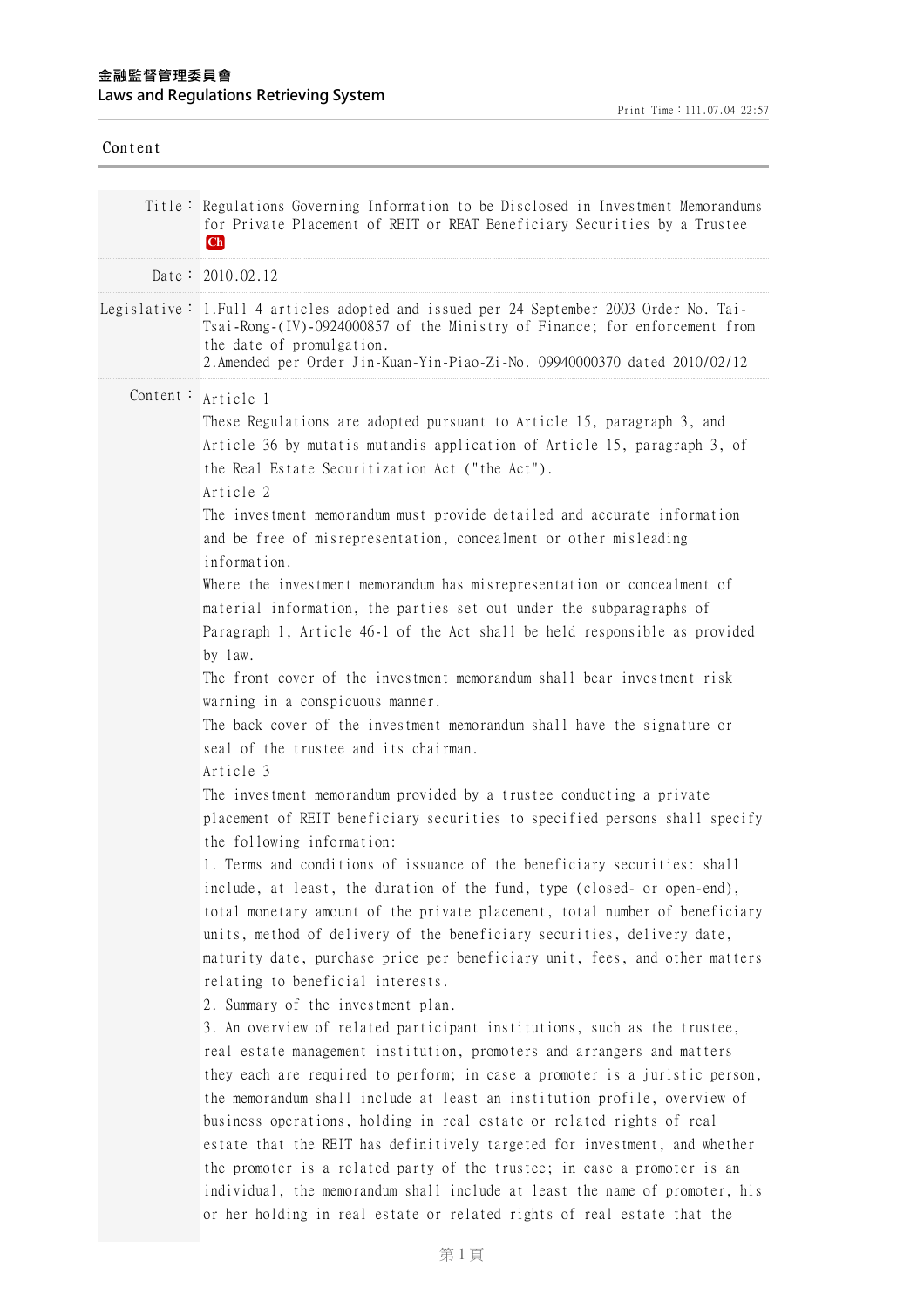REIT has definitively targeted for investment, and whether the promoter is a related party of the trustee; for other institutions, the memorandum shall include at least the institution profile, overview of business operations, most recent credit rating results, and duties and responsibilities. 4. The major academic and work experience, qualifications, and limits to the authority of fund operation and management personnel. 5. Conditions establishing the validity or non-validity of the private placement of the fund, and the method for handling non-validity. 6. Basic policies, scope, and investment strategy for fund utilization. 7. Assessment methods, evaluation bases, and expert opinions regarding expected returns on the trust property. 8. Explanation of funds borrowed by, and fee burdens of, the fund: (1) Purpose of borrowed funds and their effect on beneficial interests. (2) Ceilings on borrowed funds. (3) Status of the distribution and use of borrowed funds. (4) Methods of controlling and managing the use of borrowed funds. (5) Interest calculations for borrowed funds. (6) Itemized fee burdens. (7) Fee calculation methods. (8) Fee payment methods and schedule. (9) Method for handling insufficiency for payment of fees. 9. Method for the use of idle funds. 10. Credit rating results and credit enhancement methods: (1) Credit rating agency. (2) Credit rating results and explanation thereof. (3) Credit enhancement institution. (4) Credit enhancement methods. 11. Items, schedule, and payment methods for distribution of investment income. 12. Method for, and limits on, the transfer of the beneficiary securities. 13. Method for calculating net asset value per beneficiary unit. 14. The following matters shall be disclosed: (1) The value of trust property not guaranteed by the trustee. (2) Potential investment risks, and related rights, of beneficiary securities holders. (3) Important matters concerning the REIT contract. 15. Other matters specified by the Competent Authority. Article 4 The summary of the investment plan mentioned in the preceding article shall contain the following particulars: 1. The plan for investment in real estate, related rights of real estate, real estate related securities, and other investment objects as approved by the competent authority, including the types and locations of real estate or other investment objects to be purchased, planned holding period, sources of funds, utilization and management modules, cost recovery, financial projections and estimated rate of return. 2. The plan for investment in real estate or related rights of real estate under development, including the types and locations of real estate or related rights of real estate planned for development, market analysis,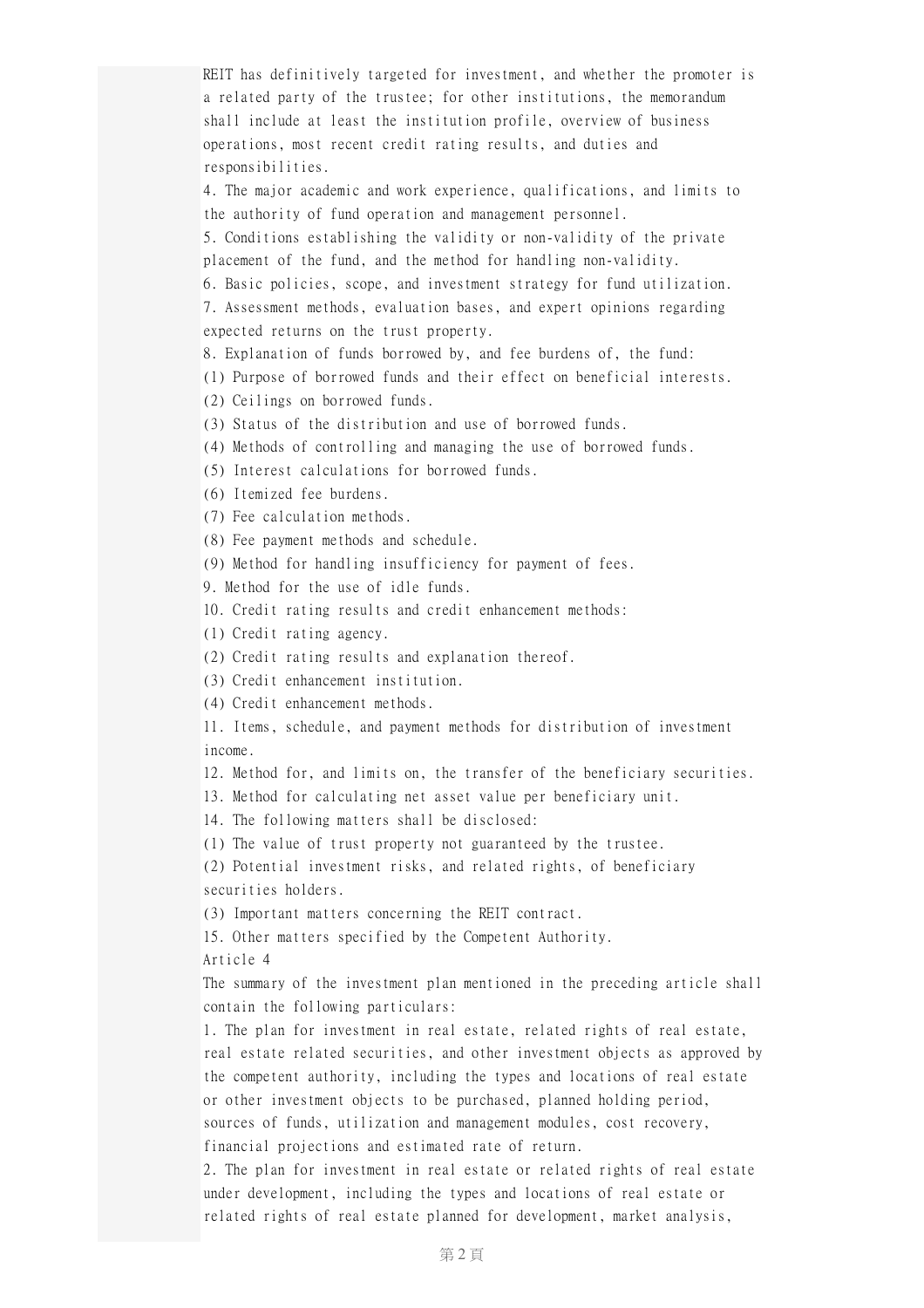feasibility study, title search report, planned development schedule and development plan, phase plans and control modules for acquisition, development, sale or operation management, sources of funds, fund utilization and control modules, cost recovery, financial projections, and estimated rate of return, self-evaluation plan, method of handling in case the real estate development project is not completed or delayed, impact on the interests of the beneficiaries, and agreement on rights and obligations among the trustee, the real estate management institution, and the beneficiaries.

3. For real estate or related rights of real estate that the REIT has definitively targeted for investment, the general conditions of the investment object:

(1) The type, location, area, land category, zoning, and approved usage of the investment object, use permit or control, rights (records of ownership, scope of rights, and registration of other rights), original date of acquisition by real estate owner(s), party (ies) from whom the real estate was acquired (name and relationship), and cost of acquisition, and associated litigious or non-litigious events that could have a material impact on the interests of the beneficiaries.

(2) Use situation and conditions, method of handling subsequent to the termination of rental agreement and the contents of important contracts. (3) The value of the investment object as assessed by a professional appraiser and important points in the appraisal report produced pursuant to Article 22 of the Act, and whether the professional appraiser, its appraisal personnel and the parties to the transaction are related party or de facto related party as defined in the Statement of Financial Accounting Standards No. 6 to each other.

(4) Encumbrances on the investment object and the method of handling such encumbrances.

(5) Method for managing and disposing the investment object.

(6) Method for estimating the expected return on investment object, basis for estimation, stable income generated by the investment object, expert opinion on the appropriateness of price, and whether the expert, the trustee, and the real estate owner are related party or de facto related party as defined in the Statement of Financial Accounting Standards No. 6 to each other.

(7) Whether the owner(s) of real estate or the holder(s) of related rights of real estate are a related party to the trustee.

(8) Whether the annual depreciation cost of the building will be calculated with an extended period of one-half of the service life as described in the Table of Service Life of Fixed Assets pursuant to Article 53 of the Act. 4. For real estate or related rights of real estate under development that the REIT has definitively targeted for investment, the general conditions of the investment object:

(1) If the investment object involves an urban renewal project, specify the type, location, area of land base, land category, zoning, and approved usage of investment object, use permit or control, whether the project is to be constructed under a joint venture, on its own or in other manner, planned construction commencement date, projected completion date, planned number of stories, planned number of units, total floor space planned,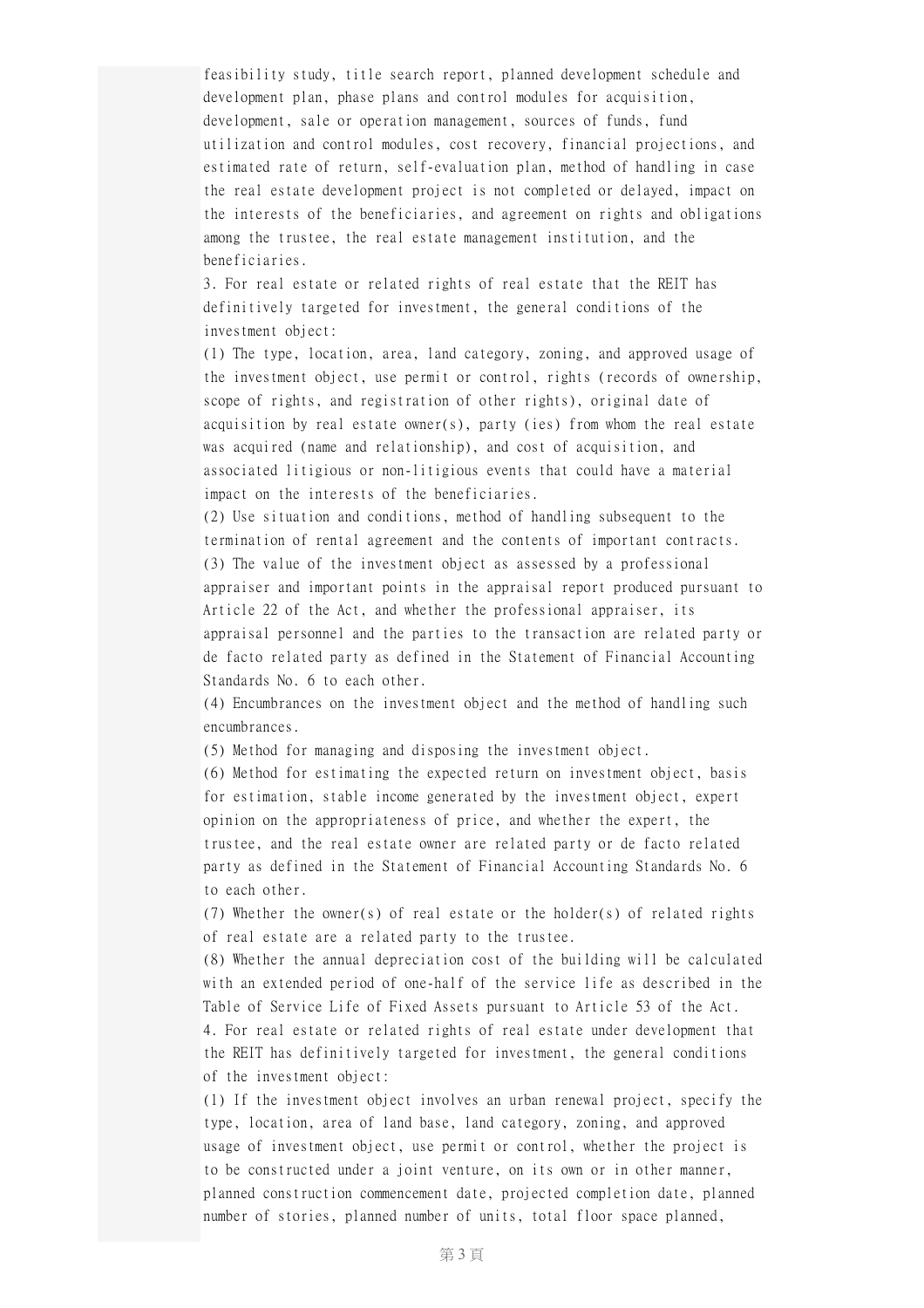rights (records of ownership, scope of rights, and registration of other rights), estimated sales amount or rental income, expected gross profit or rate of return, and associated litigious or non-litigious events that could have a material impact on the interests of the beneficiaries. (2) If the investment object involves a public construction project, specify the course of receiving government grant of concession and applicable regulations; summary of important project-related contracts; brief introduction of principal operator, its division of labor, and proofs evidencing that the principal operator has the technological capability, financial prowess, and other necessary abilities to complete the concession contract; project construction plan and feasibility study; constructionphase financial plan; construction-phase risk management plan; operational plan and related assumptions; operation-phase financial plan; litigious or non-litigious events and special circumstances that could affect the completion or operation of the project, or have a material impact on the interests of the beneficiaries.

(3) The value of the investment object as assessed by a professional appraiser and important points in the appraisal report produced pursuant to Article 22 of the Act, and whether the professional appraiser, its appraisal personnel and the parties to the transaction are related party or de facto related party as defined in the Statement of Financial Accounting Standards No. 6 to each other.

(4) Encumbrances on the investment object and the method of handling such encumbrances.

(5) Method for managing and disposing the investment object.

(6) Method for estimating the costs and expected return on investment object, basis for estimation, and expert opinion on the appropriateness of the price of investment object, and whether the expert, the trustee, and parties to the transaction are related party or de facto related party as defined in the Statement of Financial Accounting Standards No. 6 to each other.

(7) Whether the owner(s) of real estate or the holder(s) of related rights of real estate under development are a related party to the trustee. Article 5

The investment memorandum provided by a trustee conducting a private placement of REAT beneficiary securities to specified persons shall specify the following information:

1. Terms and conditions of issuance of the beneficiary securities: shall include, at least, the total monetary amount of the private placement, total number of beneficiary units, method of delivery of the beneficiary securities, delivery date, maturity date, purchase price per beneficiary unit, fees, and other matters relating to beneficial interests; if beneficiary securities of different types or durations are under private placement, their respective stipulated beneficiary rights, order of priority of payment, and duration.

2. Overview of related participants such as the trustor, trustee, real estate management institution, and professional appraiser, and matters they are required to perform: shall include at least an institution profile, business operations overview, most recent credit rating results, and duties and responsibilities of the participants.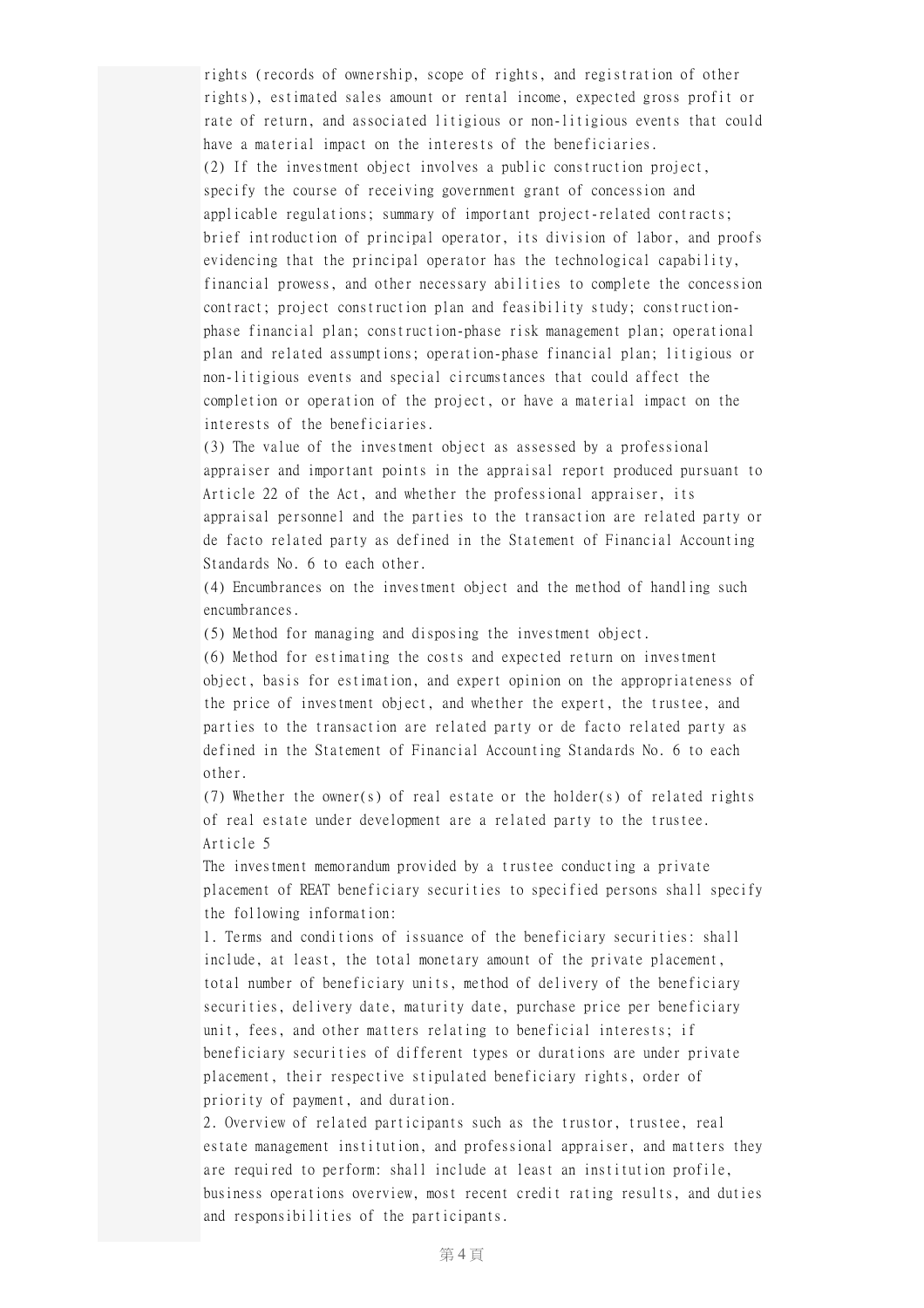3. The major academic and work experience, qualifications, and limits to the authority of operations and managerial personnel.

4. Conditions establishing the validity or non-validity of the private placement of the beneficiary securities, and the method for handling nonvalidity.

5. Status of the trust property:

(1) The types and composition of the trust property, and their values as appraised by a professional appraiser.

(2) If the trust property involves a project of real estate or related rights under development, specify the type and location of real estate or related rights planned for development, market analysis, feasibility study, title search report, appraisal report, planned development schedule and development plan, phase plans and control modules for acquisition, development, sale or operation management, sources of funds, fund utilization and control modules, cost recovery, financial projections, and estimated rate of return, expert opinion, self-evaluation plan, method of handling in case the real estate development project is not completed or delayed, impact on the interests of the beneficiaries, and agreement on rights and obligations among the trustee, the real estate management institution, and the beneficiaries.

(3) Assessment methods, evaluation bases, and expert opinions regarding expected returns on the trust property.

(4) Any encumbrances on the trust property, and the method by which such encumbrances are handled.

6. Trust property management and disposal methods:

(1) Trust property management methods.

(2) Trust property disposal methods.

(3) Matters regarding the appointment of a real estate management institution.

7. Explanation of any borrowed funds of the trust property:

(1) Purpose of borrowed funds and their effect on beneficial interests.

(2) Ceilings on borrowed funds.

(3) Status of the distribution and use of borrowed funds.

(4) Methods of controlling and managing the use of borrowed funds.

(5) Interest calculations for borrowed funds.

(6) Itemized fee burdens.

(7) Fee calculation methods.

(8) Fee payment methods and schedule.

(9) Method for handling insufficiency for payment of fees.

8. Method for the use of idle funds.

9. Results of the credit rating for the beneficiary securities and methods of credit enhancement:

(1) Credit rating agency.

(2) Credit rating results and explanation thereof.

(3) Credit enhancement institution.

(4) Credit enhancement method.

10. Distribution method of the trust property principal and any profit,

interest, or other proceeds generated by that principal.

11. Method for and restrictions on the transfer of the beneficiary securities.